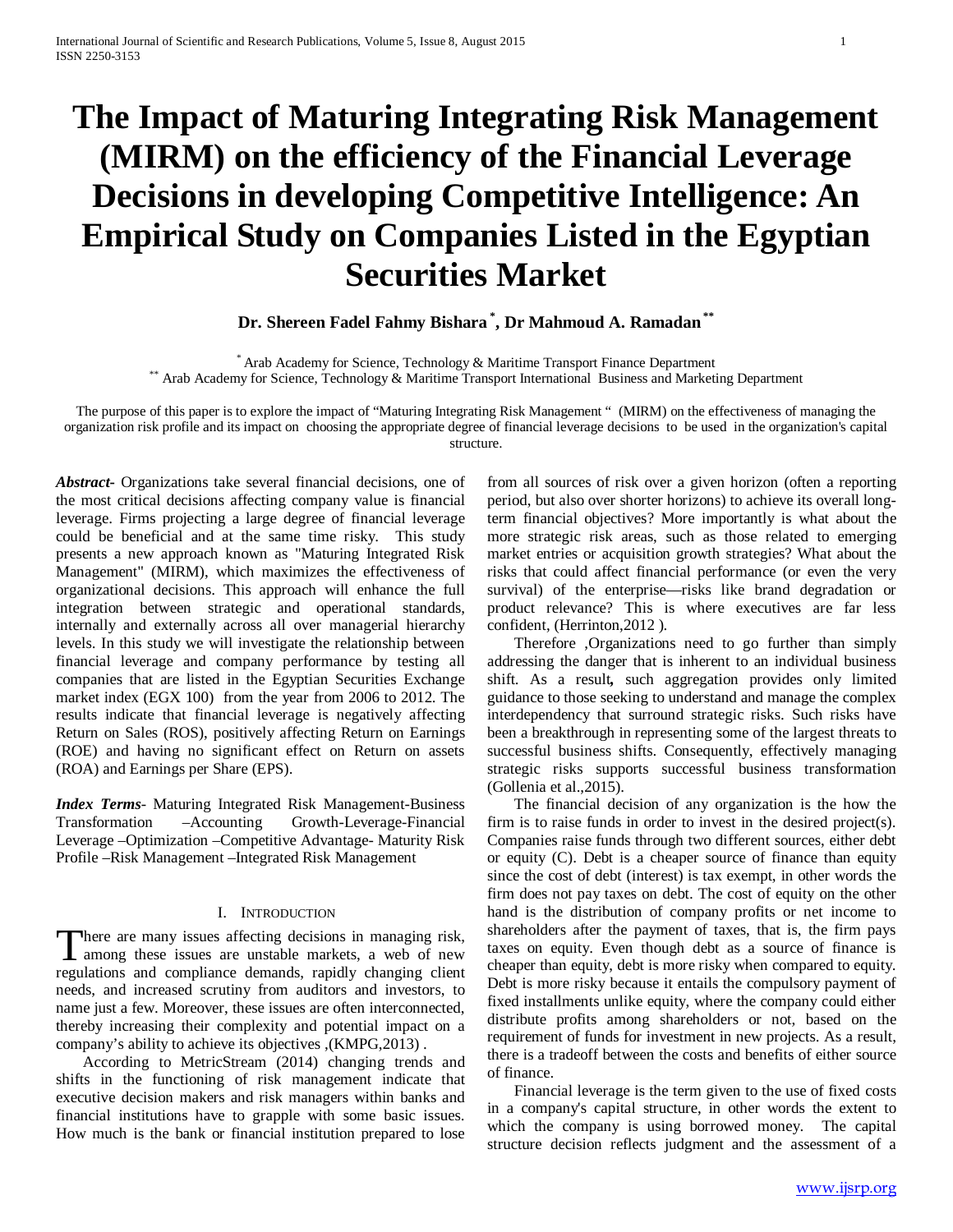highly uncertain future management degree of risk aversion and may affect the firm's financial policy. Thus, the change in capital structure that is caused by an increase or decrease in the ratio of debt to equity is referred to as financial leverage (Ojo, 2012). According to researchers financial leverage as a risk management technique is beneficial to the company. Any increase in earnings before interest & taxes is magnified in the firm's earnings per share (Haim & Marshall,1988). According to these researchers, debt (bonds) is a low risk security and the cost of these securities (interest) is tax exempt, therefore the cost of using debt in the capital structure is substantially lower than the cost of equity. This is based on the fact that the bondholder's claim on the firm is limited to a fixed interest, unlike shareholders' claim on the firm which require a certain percentage of company profits.

 Even though financial leverage is beneficial to the firm, it is at the same time risky since it entails the payment of fixed costs that are obligatory for the company. The increased use of financial leverage in the firm's capital structure could possibly lead to bankruptcy, since it puts pressure on the firm to pay fixed installments to creditors that are obligatory (Horne, 2002).

 The more debt a firm has (as a percentage of assets), the greater is its degree of financial leverage. Debt acts as a lever in the sense that using it can greatly magnify both gains and losses. Hence, financial leverage increases the potential reward to shareholders, but it also increases the potential for financial distress and business failures (Ross, Westerfield and Jordan 1998). As a result the use of a correct combination of borrowed funds (debt) to investors' funds (equity) in the firm's capital structure is crucial for a firm to increase its value and to gain and maintain a competitive advantage in the market. As the ratio of debt to equity in the firm's capital structure increases, the firm is projecting higher degrees of financial leverage. As a result more earnings per share are expected, and consequently more risk in achieving higher earnings is also expected. As a result, there is a tradeoff between increasing earnings and the financial risk entailed in doing so.

 Therefore, efficient risk management is especially important as it flags the way for development, management and value maximization. This will lead to sustainable competitive advantage and increased profitability of all structural and other intellectual capital Jaeger (2005)

 (Herrinton, 2012) points out that without the right tone from top management and the commitment to change the culture of the business, business transformation is not efficient. Senior executives will need to change the way they incorporate risk considerations while making key business decisions. They will need to communicate openly with all stakeholders about what that change looks like and what it will mean. And most importantly, they need to be consistent and hold the organization accountable for risk management in all they do.

# II. LITERATURE REVIEW

 When the management of risks or opportunities is effective, it often remains unnoticed. When it fails, the consequences for clients and staff may be significant. Having good risk management practice ensures that the department can undertake activities with the knowledge that measures are in place to maximize the benefits and minimize the negative effect of uncertainties on organizational objectives (DCSI ,2013).

# **2.1. The perspectives in managing Risks:**

 **2.1.1.From managerial perspective :** Risks can be classified as strategic or operational. Effectively managing strategic and operational risks require that the differences between the two categories be clearly understood. Examples for each of these two risk categories are provided in **Table** (1) by (Gollenia et al.,2015)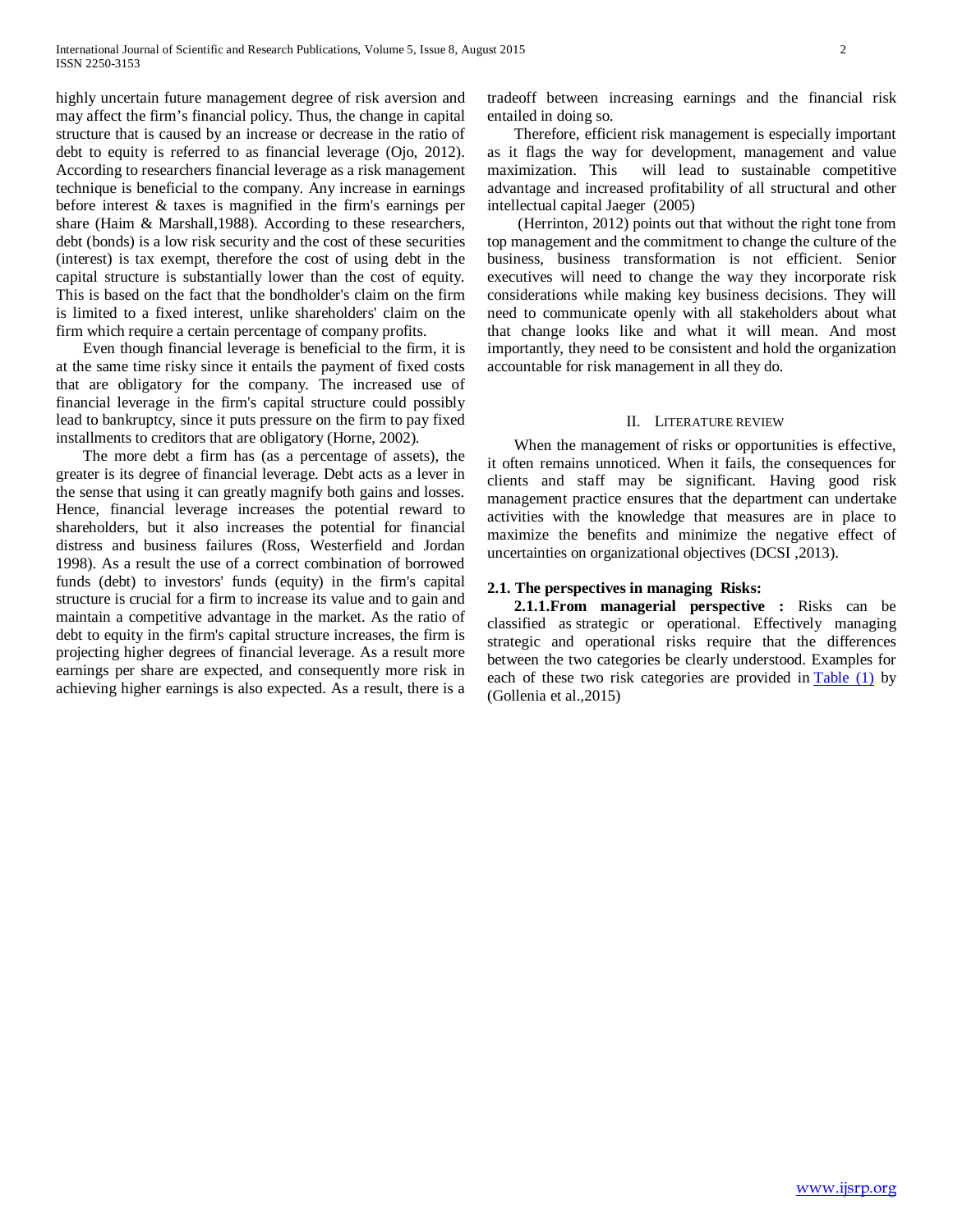# **Table (1)Examples of different strategic and operational risks**

| .Strategic risks                                                                                                                                                                                             | <b>Operational risks</b>                                                                                                                                                                                                                                                                                                                                                                                                                                                                                                                                                   |
|--------------------------------------------------------------------------------------------------------------------------------------------------------------------------------------------------------------|----------------------------------------------------------------------------------------------------------------------------------------------------------------------------------------------------------------------------------------------------------------------------------------------------------------------------------------------------------------------------------------------------------------------------------------------------------------------------------------------------------------------------------------------------------------------------|
| Market risk drivers<br>Technology risk drivers<br>Regulatory and compliance risk<br>drivers<br>Macro economic risk drivers<br>Social risk drivers<br>Environmental risk drivers<br>Geopolitical risk drivers | Financial risks related to the financial returns that a project ultimately<br>delivers<br>Technology risks related to the specific technologies being<br>implemented<br>Security risks related to unauthorized system access and use<br>$\bullet$<br>Information risks related to such things as the accuracy and<br>$\bullet$<br>availability of the information provided by a system<br>People risks related to the people charged with implementing and<br>$\bullet$<br>using a system<br>Business process risks related to the processes that a system must<br>support |

# **2.1.2. Risk Decisions From Financial perspective :**

 Pioneer researchers in the field of the appropriate combination of debt & equity in a firm's capital structure (Miller & Modigliani, 1958) determined that in a perfect market the firm's capital structure is irrelevant to it value and hence its performance. according to these researcher the only factor that will add value to the firm is the choice of project(s) for investment.

 In reality, however, the choice of capital structure affects companies due to the tax deductibility of interest on debt and the agency cost theory proposed by researchers (Jensen & Meckling 1976). According to these researchers, the use of more debt in a firm's capital structure (higher degrees of financial leverage) improves the performance of the company and hence firm value. According to the researchers this is due to the fact that more financial leverage will decrease agency costs. Agency costs are the costs that arises from the conflict of interest between the manager and outside equity participant (shareholder). Managers generally prefer to invest in more risky projects with the concept of acquiring higher future profits. On the other hand, shareholders prefer investment in safe projects that will entail a definite share of profit for distribution. These translate into higher agency costs which increase with higher outside equity participation (shareholders). Hence, higher leverage has the potential to reduce costs and enhance performance.

 Contradicting these findings, (Myers, 1977) proposed that the use of higher leverage could have a negative effect on company performance and as a result firm value. According to Myers, since more leverage requires that part of the firm's profits should be distributed to debt holders, valuable investment opportunities may be rejected by a highly leveraged firm. This is attributed to the fact that the company will always try to avoid the option of default risk (the risk of not paying interest on debt). This could lead to a decrease in company performance and hence firm value.

 Likewise (Titman, 1984) and (Maksimovic & Titman 1991) propose that a highly leveraged firm affects the likelihood of its expected liquidation and they state that since debt holders are inclined to place more restrictions on the firm, customers, may perceive the product quality of a highly leveraged firm to be compromised making them reluctant to transact with it. And in the process of liquidation customers will only be willing to trade with firms if its' prices are low. According to these researchers financial leverage has adverse effects on firm value.

 Following these theories, research recorded mixed effects between financial leverage and firm value. Fosu, 2013 investigated the relationship between capital structure and firm performance in South Africa, the results indicate that financial leverage has a positive and significant effect on firm performance. Ojo, 2012 studied the effect of financial leverage on the corporate performance of Nigerian firms, during the period of the study financial leverage was found to both positively and negatively affect firm performance.

 Financial leverage is risky but expected to be profitable, however this is not always the case. Rehman (2013) studied the effect of financial leverage on the financial performance of sugar companies listed in the Pakistani Securities market. The results indicate a positive relationship between financial leverage and return on assets of these companies. Likewise, the study indicates a positive relationship between financial leverage and growth in sales. The study however, indicated a negative relationship between financial leverage and other measures of financial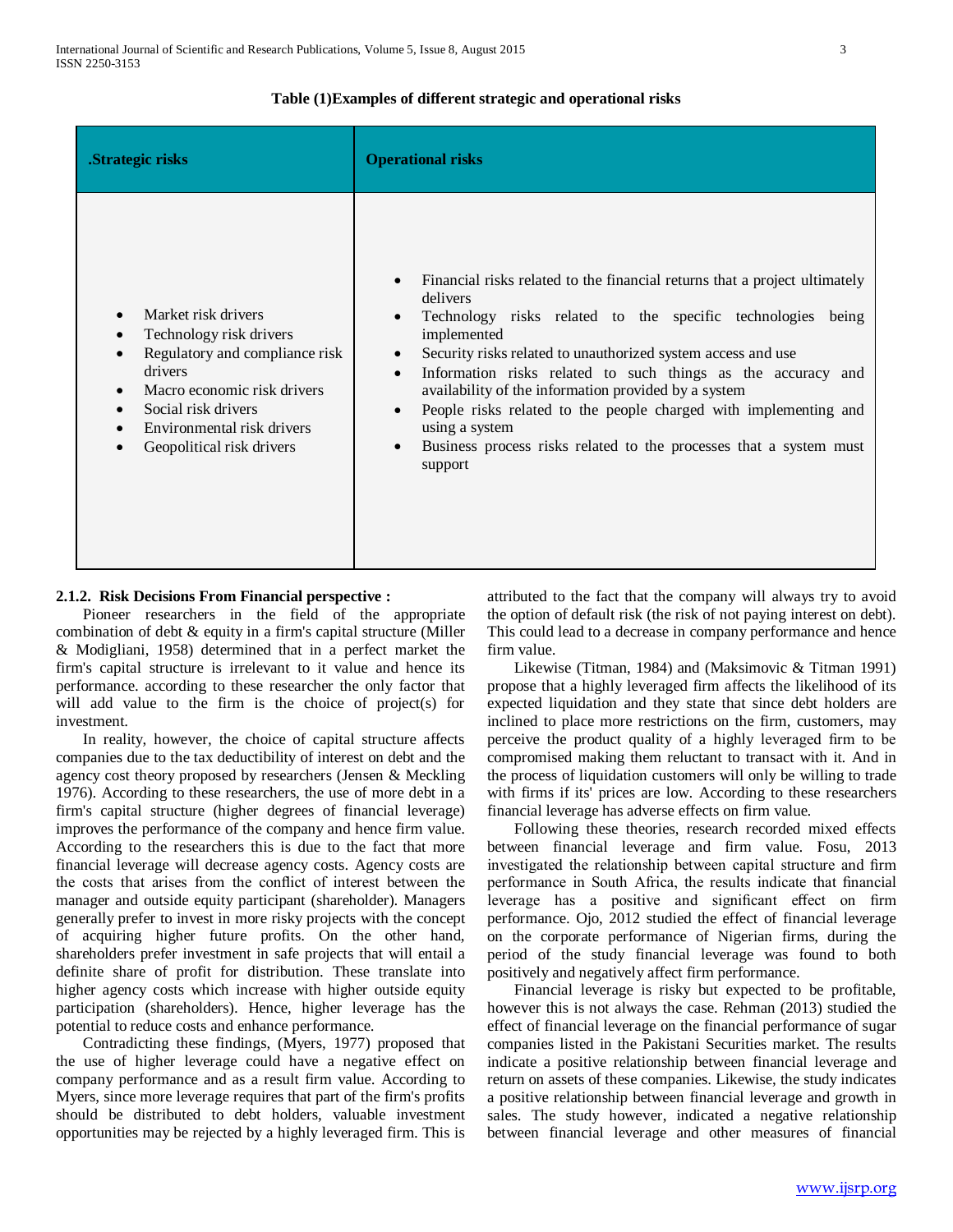performance including earnings per share, profit margin and return on assets. The researcher explained this negative relationship due to the fact that as debt increases, firms will be required to pay more interest from its earnings and as a result the amount of earnings available for distribution among shareholders decreases. Similarly Raza (2013) found no relationship between financial leverage and the financial performance of companies listed in the Pakistani securities market. According to the researchers these companies where following the pecking order theory of capital structure which maintains that a firm seeks internal sources of finance, such as retained earnings, before seeking for external sources of finance which include either debt or equity.

# **2.2.1 Risk decisions from Risk management perspective**

 According to KMPG (2013) when risk-management can be transformed into a strategic as well as a tactical capability, this is a drive value to the organization. Companies are seeking both top-down and bottom-up ways to make this happen, such as redesigning risk and capital-management approaches, further embedding risk-management capabilities in the business and making better use of risk information in the strategy setting, business planning process, as well as day-to-day decisions.

 DCSI ,2013 also states that the success of risk management will depend on the effectiveness of the risk management framework providing the foundations and arrangements that will embed it throughout the organization at all levels. The framework;

- *Assists in managing the risks effectively through the application of the risk management process;*
- *Ensures that the information about risks derived from the risk management process is accurately reported; and*
- *The information is used as a basis for decision making and accountability at all relevant organizational levels.*

# **2.2.2. Risk decisions from business perspective :**

 Gollenia et al.(2015), explain that effective risk management is needed to minimize the unpredictability associated with the transformation of related initiatives. Moreover, successful business transformation requires that sufficient attention be directed towards managing different categories of risks at both the strategic and operational levels.

# **Table ( 2) the impact of risks on the business transformation**

| <b>Strategic risks:</b>                                         | <b>Operational risks:</b>                                                  |
|-----------------------------------------------------------------|----------------------------------------------------------------------------|
| impact, either negatively or positively, the ability of a       | Impede the extent to which a specific business transformation              |
| company to achieve strategic objectives.                        | achieves its stated objectives                                             |
| $\rightarrow$ This category of risk concerns business risks and | $\rightarrow$ This category of risk addresses risks of a specific business |
| business decisions.                                             | transformation.                                                            |

 They add that the difference between strategic and operational risk relates to an eminence that is widely made between the organization and its operations . While strategic risks are primarily related to business risk, on the other hand risks on the operational level relate to risks for specific business transformations, especially during Financial Leverage Analysis. These financial leverage decisions will be compared to the market, Srivastava et al. (2011) to come up with an effective leverage decision that will be more effective and will increase the firm's capability in managing its debt in the long run.

# **2.3. The dimensions of MIRM:**

 The MIRM have two dimensions which are the IRM and Cs Model . As the RM, IRM process **fully engaged and overlapped with** the collaboration model to catch the most maturity level of the RM which we call " Maturing Integrated risk Management"

# **2.3.1The First dimension (the Advanced RM steps )**

 According to Gollenia et al.,(2015) Risk management within involves the following steps:

1. Envision: 360° strategic risk assessment addresses the identification and assessment of strategic risks. Risks can be identified using such tools as scenario planning. The outcome of this step is a strategic risk map with a consistent and aligned 360° view on key strategic risks for the business transformation.

- 2. Engage: Risk analysis and Risk response plan involves the assessment of underlying business cases of proposed transformations in light of potential risks. Generally speaking, the impact of risks is assessed based on cost, schedule and deliverables.
- 3. Transform: Execute risk response plan and monitor risks refer to the monitoring of the emergence of risk events or execution of planned responses. During this step a status report of risks is provided to the steering committee of the transformation program and program reviews are conducted at set milestones.
- 4. Optimize: Review and evaluate risks encompasses inspection and improvement of risks and opportunity identification. This step is most likely to be successful if an open risk dialogue is created between management and the board and critical alignments of strategy development and execution are monitored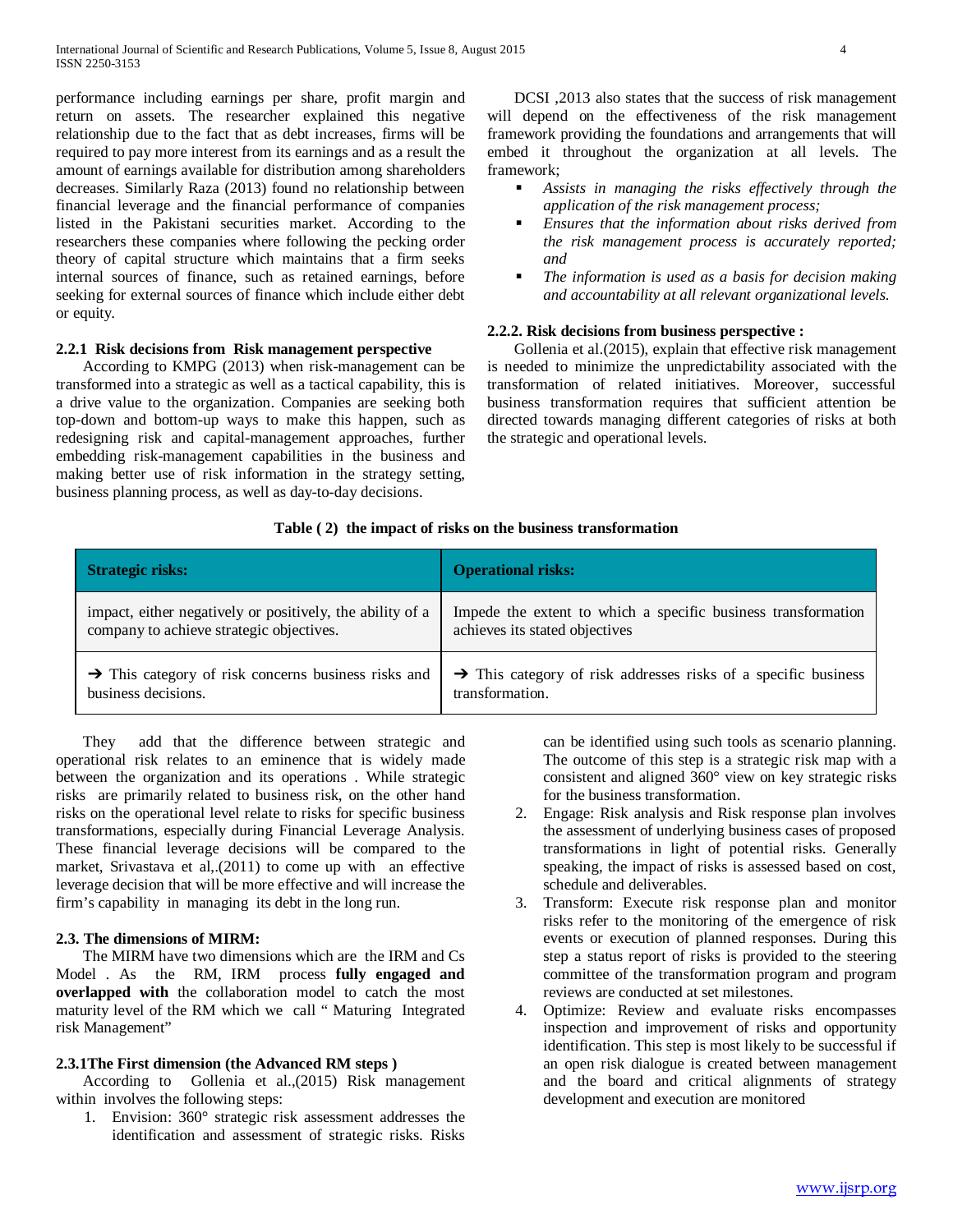#### **Fig ( 3 ) Phases of Risk Management**



2.3.2.The second dimension is The advanced Collaboration Model :

 Osher (2002) identifies collaboration as being the most sophisticated level of relationship because it requires efforts to unite people and organizations in order to achieve common goals that could not be achieved by any single individual or organization Acting alone, the backbone of collaboration is not the process of relationship but the strict following of a specific result (Denise 1999) and Rusu et al., 2011agreed with that as mentioned in fig ( 1 ) below. They consider that an extra element must be added to the 3C model collaboration, namely "Creativity" to be 4 Cs In order to support creativity in collaborative systems we consider that:

 a) Integration between light-weight projects and risk management, and

 b) Flexible content management tools have to be implemented



 Financial institutions must have appropriate mechanisms in place for communicating risks across the organization and for reporting risk developments to the board and senior management, (BGM,2013). Also the 4Cs should be applied on all types of risk, strategic as well as the operational one with the same transparency and transformation process. Gollenia et al.,(2015 ) agree with this theory, since they report that despite the somewhat narrower perspective associated with operational level, it should be clear that strategic and operational risks are closely linked and, as a result, share many of the same processes. In particular, there has been a shift away from an operationallyoriented focus (representing traditional risk management) toward an understanding that more fully integrates operational and strategic perspectives (see fig. 2) ,



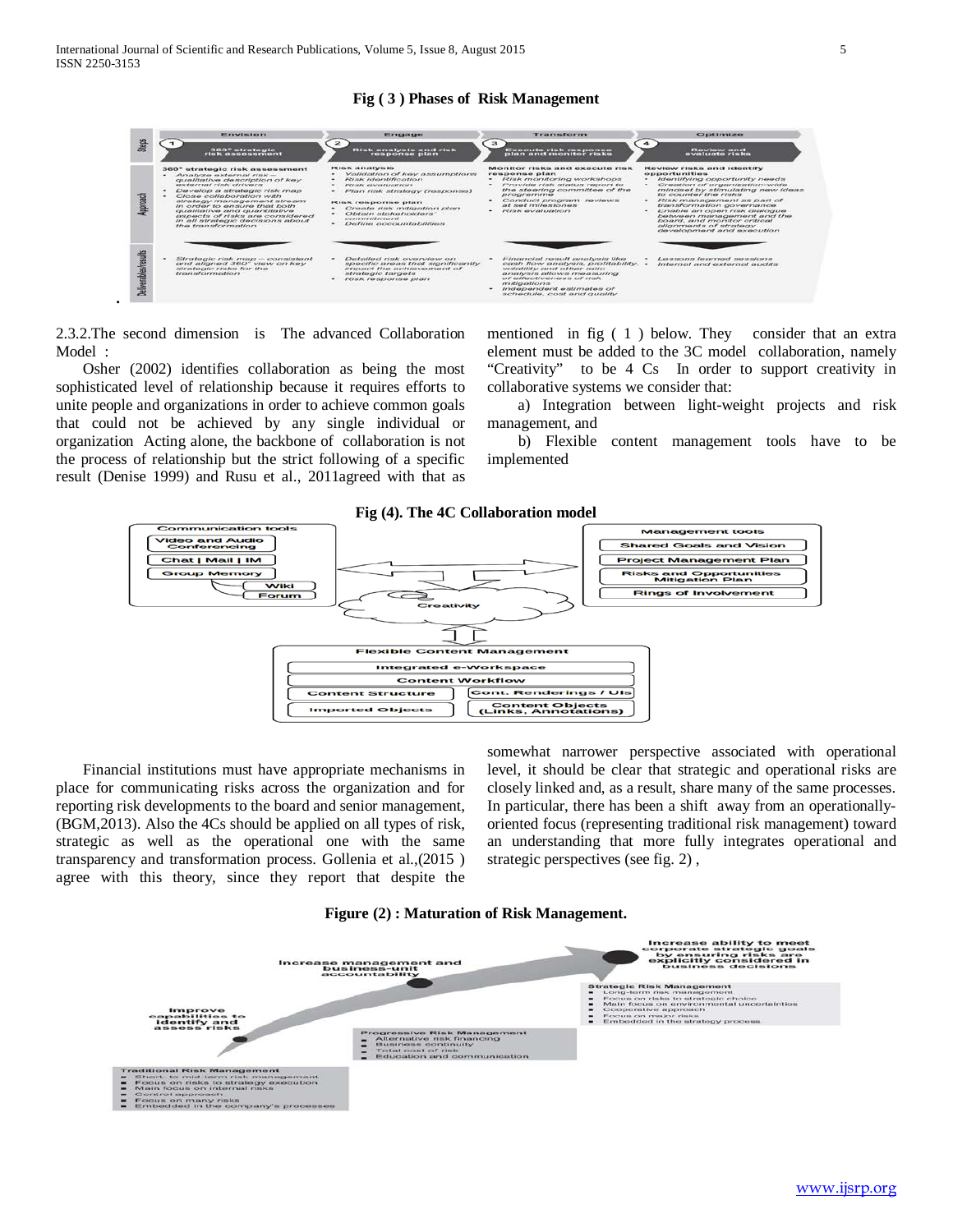# **2.3.3 The new advanced approach in managing risks "Maturing integrated risk Management " MIRM :**

 We innovate an advanced approach for managing risks called "Maturing integrated risk Management" (MIRM). We define this approach as the powerful ongoing systematic process that lay out the scoping of the organization's culture in managing their risks profile as a value drive by greater transparency, wide integration and collaborative techniques from the initial formulation of a business transformation to the day to day operations for every individual management discipline to both internally and externally strategic and operationally level . This will lead to maximizing the efficiency of strategic and operational process decisions, and their business value, thereby creating superior competitive intelligence"

#### 2.3.4.1. The mechanism of the MIRM:

 Risk management process is mainly focused more on the operational level than the strategic level. The Integrated Risk Management process is focused on the operational level and in one way or another on the strategic level. However, the MIRM is a systematic process focused on strategic level internally and externally and operation level internally and externally equally by merging the 4 Cs collaboration model as mentioned below in  $Fig.(2)$ 

# **Fig .(2) : the mechanism of the MIRM**



# **2.4.The importance of the MIRM in managing the financial leverage decisions effectively and adding value to the business :**

 According To Herrinton (2012) that , Top-performing companies (from a risk maturity perspective) implemented on average twice as many of the key risk capabilities as those in the lowest-performing group and Financial performance is highly connected to the level of integration and coordination across risk, control, and compliance functions.And Effectively harnessing technology to support risk management is the greatest weakness or opportunity for most organizations.

 According to MetricStream (2014) each year, banks and financial services organizations spend a substantial part of their time and money in mitigating risk and complying with a growing set of regulatory and operational compliance requirements. The correct of financial leverage to apply in the organization's capital structure is a very important financial decision affecting company performance. By implementing the MIRM innovative approach created in this study with the 4 Cs model, we expect that the output of the MIRM which is a maturity risk profile will support the financial decisions to become easier, more effective and even more profitable for the company. This is expected to occur since all levels of management will become aware of financial leverage decisions, in other words these decisions will not only be restricted to top management in the finance department. Likewise there will be co-ordination between strategic risk decisions and operational risk decisions, both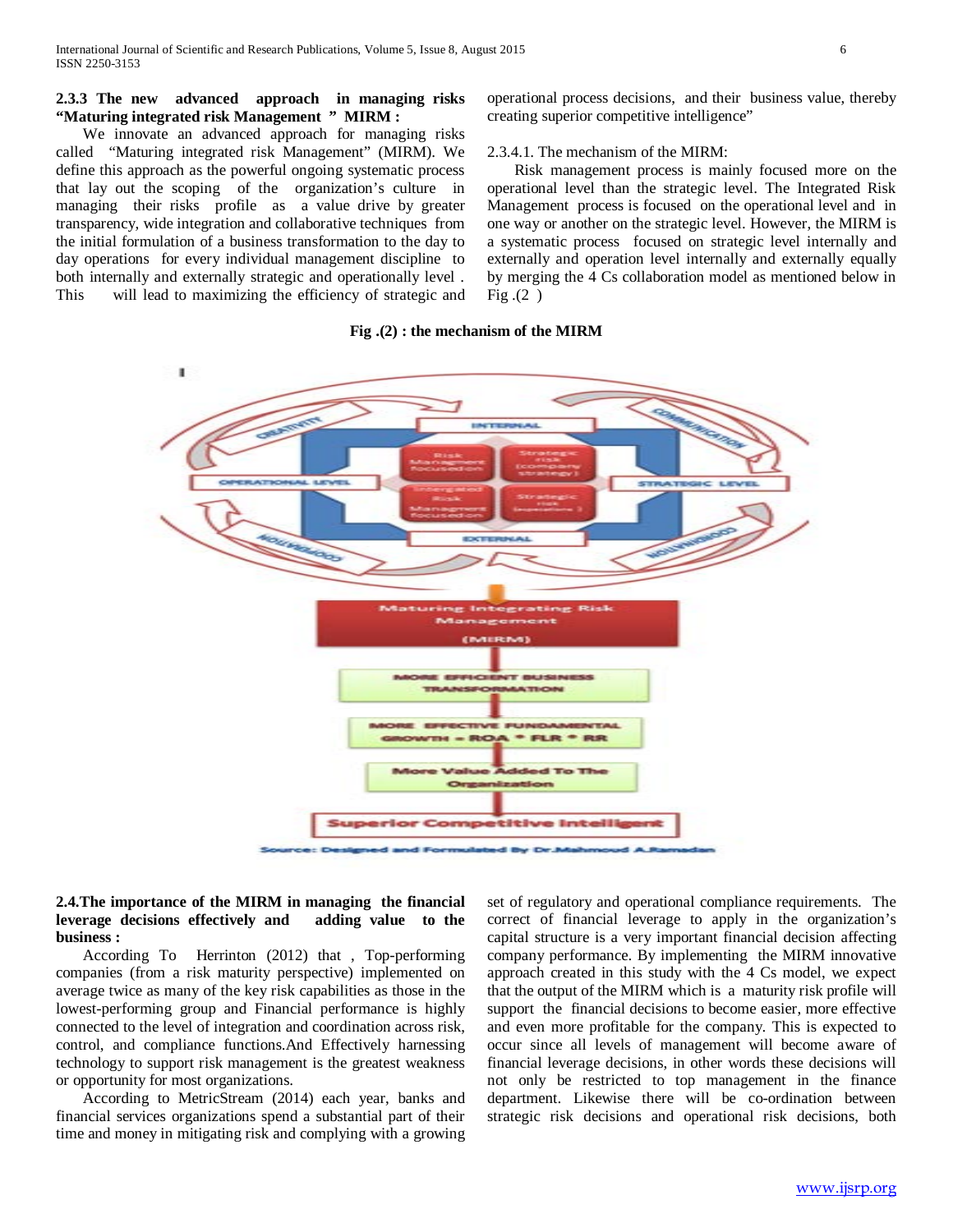internally and externally, thereby bringing about competitive intelligence.

# III. CHALLENGES OF THE MIRM FOR CREATING A MATURITY RISK PROFILE

 Major shifts in the role of financial services that organizations try to adapt over the last few years and they have brought about a new way to regard risk. Many, if not most new risks over the last two decades can be attributed to globalization, expending of new businesses, growth in technology and gains in efficiency. These changes have not only brought about tremendous economic growth but also a growing multitude of risk causing a fundamental change in the approach to risk management ,(MetricStream 2014)

 Thus Herrinton(2012) states that to achieve the results of top-performing companies, senior executives, board members, and the audit committee need to be more clear about the company's risk strategy and governance. And according to Gollenia et al.,(2015 ) that creating an organization-wide mindset is the biggest challenge and BGM(2013)explain that the board and management of subsidiary financial institutions will be held responsible for effective risk management processes at the subsidiary level and must have appropriate influence in the design and implementation of risk management in the subsidiary. This the core challenge to MIRM as Herrinton(2012 suggest they need to provide adequate oversight and be accountable for the company's risk management practices. Elevating the risk discussion to the highest levels of the organization improves visibility, accountability transparency, and strategic decisionmaking.

 (KMPG,2013) is agreed with that by state ,Boards of directors are under increasing accountability for risk management oversight; to be more informed about the impact of risk on the organization, and how risk can be managed to help achieve strategic and financial objectives. Additionally, new regulatory directives are requiring boards to play a more active oversight role to help ensure their company has an adequate understanding of the impact of risk on capital and performance . Besides that the operational level while business transformation managers will need to maintain a much broader focus on risks that encompasses strategic and operational risk.

# IV. BENEFITS OF FULFILLING MIRM ON THE BUSINESS TRANSFORMATION AND BUSINESS VALUE

 1-Organizations get the value of building controls and processes that focus on risk. But few have discovered the secret to balancing risk with cost. (Herrinton,2012) . This easily can be done by applying RIRM which will enhance the overall business transformation and reduce the cost of control through developing an integrated KPI (key performance indicators )internally and externally to monitor and control effectively .

 2- Organizations can effectively align their risk profile and integrate it more closely with its strategy. In addition , this will supporting management clarified the company's risk appetite, defined its risk universe, determined how to measure risk, and identified which technologies could best help the company manage its risks (Herrinton,2012 .)

 3- Mature risk management improve its financial performance, strengthen stakeholder communication, and build greater trust in the market and internally by :

- a. Develop two-way of effective communications about risk with external stakeholders.
- b. Provide stakeholders with the relevant and real time information that support the decisions and values of the organization.
- c. Adopt and implement a common risk framework across the organization

 4- MIRM will provide fundamental guidance to the planning, development and effective execution of a business transformation and to manage those risks that relate to the process of transforming an organization towards a desired future state and those risks that relate more to the possibility that this desired state becomes either obsolete or sub-optimal, (Gollenia et al.,2015 ). By forceful the board or management committee play a leading role in defining risk management objectives.

 5- MIRM will optimize risk functions by expending the risk profile to be related into individual performance and Standardize risk response plan monitoring and reporting tools across the organization value chain ,Integrate the risk activities to minimize its overlap or duplication and Identify and address overlap and duplication of risk activities

 6- Gollenia et al.(2015) also mention that , given the narrower focus of operational risk of exposure , it becomes clear why efforts to manage such risk tend to focus more on minimizing unwanted upshot over identifying and pursuing chance as the operational managers will.

# V. RESEARCH METHODOLOGY

 The researchers collected secondary data from Compass Egypt concerning the companies listed in the Egyptian stock market index (EGX100). The period of the study covered seven years from the year 2009 to the year 2012. Over this seven year period 39 companies were common in the Egyptian stock market index (EGX100), making a total of 261 entries over the seven year period.

 Egypt is a developing country, many of the previous researchers who studied the effect of financial leverage on company performance in developing countries found conflicting results. Shehia et al, 2012 found a positive relationship between financial leverage and firm performance, while Rehman,2013 and Ojo, 2012 found conflicting results of leverage on performance. Raza, 2013 however found no relationship between leverage and firm value. This study will prove whether the effect of leverage on firm performance and firm value in Egypt is consistent with literature or not.

 In this study, the researchers will expand the research and take all the companies listed in the Egyptian stock market. This will result in expanding the sector of study instead of just focusing on one sector, the data collected will cover 9 sectors or industries. The sample data will cover 9 sectors or industries: namely the Food & Beverage industry, the Personal Goods industry, the Chemicals industry, the industrial goods industry,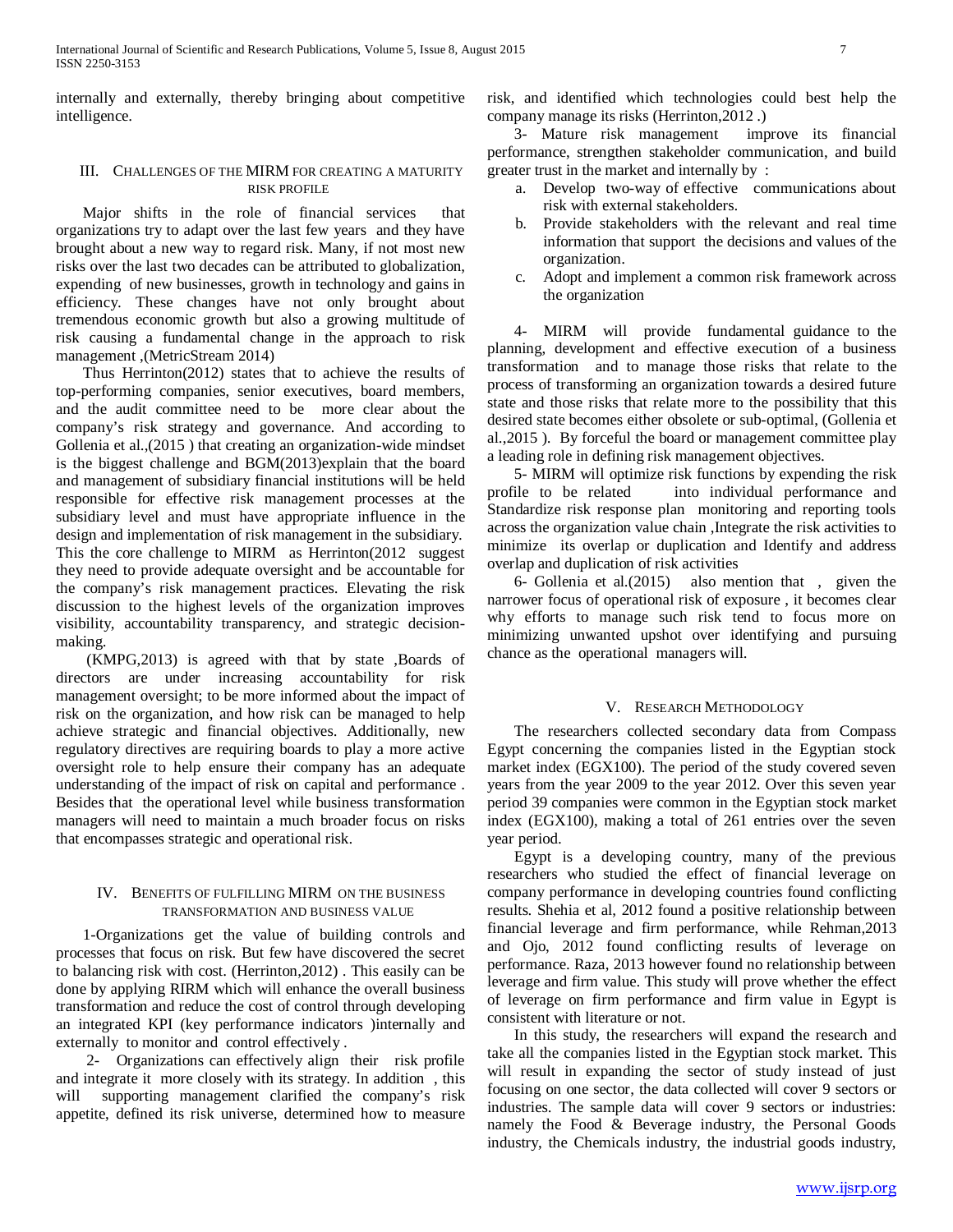the Buildings & Construction industry, the Real Estate industry, the Tourism & Travel industry, the Utilities industry and the Tourism industry. This will ensure correct information that will be applicable over almost all firms either in the stock market or that will enter the stock market accordingly.

 The dependent variable of the study will be the variables that improve company performance or firm value. The researchers will use four variables that measure firm performance ; Return on assets (ROA), Return on Equity (ROE), net profit margin/ Return on Sales (ROS) and Earnings per Share (EPS). ROA measures the return achieved by the firm from assets, while the ROS measures the return achieved by the company from sales achieved from the (working) of the firm's total assets. On the other hand ROE measures return achieved by the firm from equity, while EPS measures the distribution of the firm's profits among equity holders or shareholders. in other words both ROA and ROS variables are related to firms' assets, while both ROE and EPS are related to firms' equity.

 The independent variable of the study will be the debt ratio of the firm, which measures the percentage of the firm's total assets that is financed by debt. Of course, the firm's assets are financed by either debt or equity (Brigham et al., 2005). As a company's debt ratio increases this is an indication that the firm is using a high degree of financial leverage and the opposite is the case.

 We will use the statistical package Minitab version 17 to perform descriptive statistics to describe and summarize the data collected into meaningful information. A Correlation analysis will be performed to determine the relationship between company performance and financial leverage.

#### **5.1.Data Analysis**

 This section entails the statistical analysis performance to test the null hypothesis of the study. We started by performing a descriptive statistical analysis on all the variables of the study and the results are presented in table 3 below:

# **Table 3: Descriptive Statistics: Debt Ratio, ROA, ROE, ROS, EPS**

Variable Mean SE Mean StDev Variance Minimum Maximum Range Debt Ratio 15.46 1.11 16.87 284.46 0.00 70.61 70.61 ROA 7.283 0.640 9.796 95.957 -19.750 69.690 89.440 ROE 13.85 1.30 19.86 394.56 -103.39 103.90 207.29 ROS 27.39 5.39 82.27 6768.21 -271.69 962.37 1234.06 EPS 49.4 25.9 394.4 155534.4 -59.4 4487.0 4546.4

 As can be seen above financial leverage measured by the debt ratio has a mean value of 15.46%, indicating that on average the companies listed in EGX(100) over the period of the study financed 15% of their total assets using debt. It has a standard deviation of 16.8% and a maximum value of 70% and a minimum value of 0%, indicating that some firm do not use debt in their capital structure. These firms are namely Egyptian Housing & Development & Reconstruction (EHDR) in year 2008, Mansourah Poultry during the years 2009 to 2012 and Samad Misr (EGYFERT) in the years 2009 and 2010.

 The dependent variable ROA projects an average of 7%, a standard deviation of almost 10% and a range of 89.4%. During the period of the study some of the firms being tested projected negative values for ROA.

 The dependent variable ROE has a mean of 13% and projects a maximum value of 103% and a minimum value of -

#### **Table 4: Correlation: Debt Ratio, ROA, ROE, ROS, EPS**

| <b>ROA</b> | Debt Ratio<br>$-0.085$<br>0.202 | ROA.                     | ROE.           | ROS |
|------------|---------------------------------|--------------------------|----------------|-----|
| <b>ROE</b> | 0.027                           | $0.146$ $0.773$<br>0.000 |                |     |
| <b>ROS</b> | 0.088                           | $-0.113$ 0.339<br>0.000  | 0.239<br>0.000 |     |

103%, making a range of 207% and a value for standard deviation of almost 20%.

 likewise, ROS projects an average of 27%, a standard deviation of 82% and a range of 1234%. These large differences in value is attributed to the different sizes of the companies in the study, since the study involves firms from 9 different industries it is adamant that differences in the firm's size of total assets to exist.

 Finally the independent variable EPS indicates an average of L.E. 49.4 and a maximum value of L.E. 4,487 and a minimum value of L.E.-59.4. These large differences in value is indicative of large differences between the profits and the number of shareholders of the firms present in the study. After performing the descriptive statistical tests on the variables of the study, we performed a correlation test to determine the effect of financial leverage on company performance, the results are shown in table 4 below: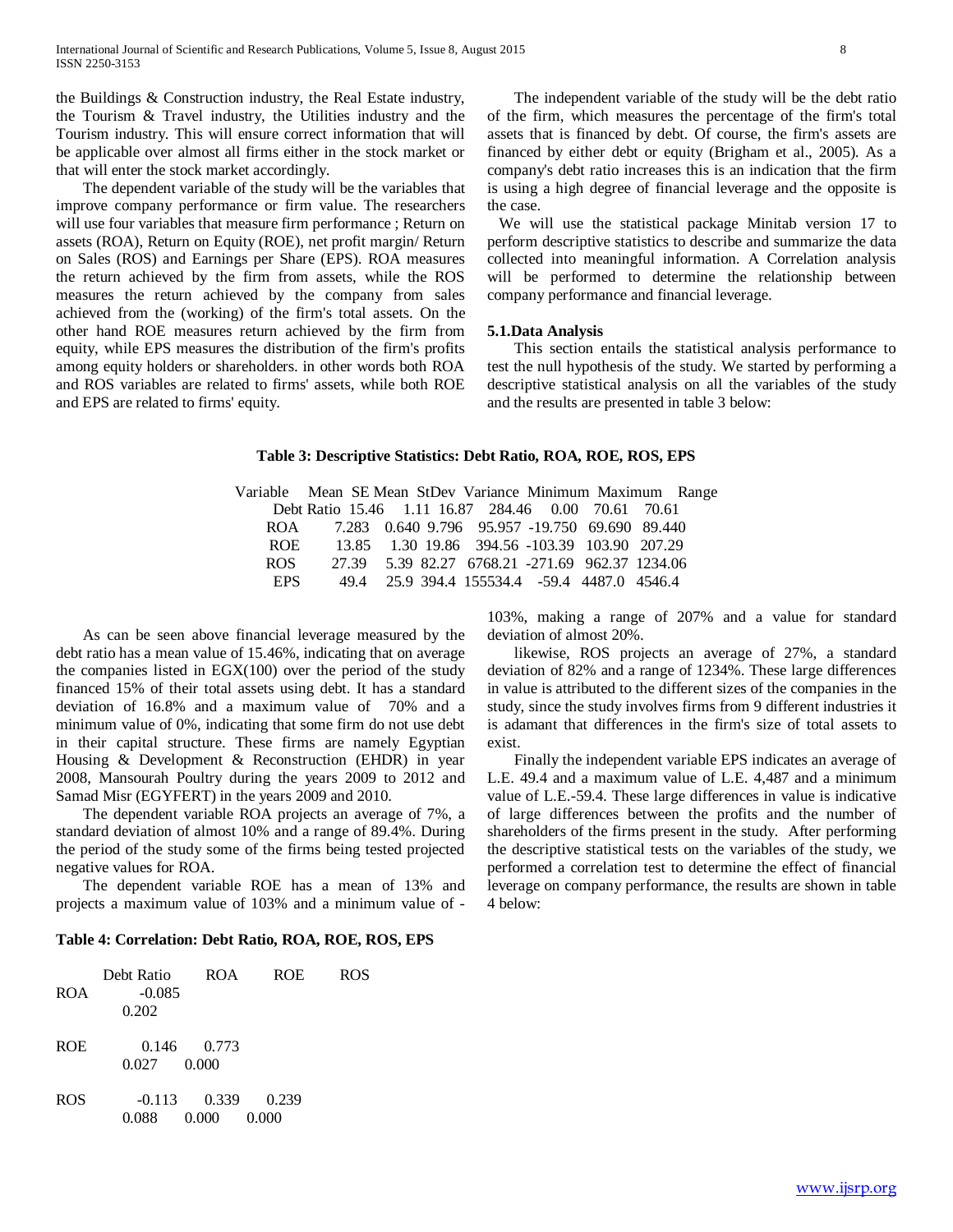- EPS 0.094 0.079 0.099 0.031 0.156 0.233 0.131 0.634
- Correlation results indicate that Financial leverage has no significant value on either ROA or EPS (p-values > 1). However, financial leverage was found to positively affect ROE and negatively affect ROS.

#### VI. CONCLUSION

 Financial leverage was determined to negatively affect ROS, this supports the fact that more leverage requires part of the firm's profits to be distributed among debt holders and as a result valuable investment opportunities may be rejected by highly leveraged firms. Consequently, more debt indicates that interest payments will increase, as a result the income available for distribution among shareholders will also decrease. On the other hand, financial leverage was found to positively affect ROE. This is due to the fact that as debt increases equity (number of shares issued) decreases, therefore the profits available for distribution will be distributed among a smaller number of shareholders. Hence the positive effect of debt on EPS.

 Financial leverage was found to have no significant effect on either EPS or ROA. We could explain that debt has no significant effect on EPS due to the fact that the range of observations was too large indicating the presence of outliers in the sample of the study, biasing information. We could also attribute the effect of debt on ROA to the fact that only 9 out of the 261 entries presented values for debt ratios more than 50%, all the remaining entries presented debt ratios of less than 50%, predicting that these same values of debt will not have a significant effect on the returns from total assets but they are likely to have an effect on the returns from total equity. Nevertheless for future research in the Egyptian Securities market, researchers could consider covering more years than the years taken over the period of the study.

 Organizations have a critical challenge in managing risks more effectively. By implementing the MIRM with fully activating the 4Cs collaboration model strategically (internal and external ) and operationally (internal and external), firms will be able to determine the appropriate degree of financial leverage to apply in their capital structures. Consequently the real time Risk information flow network will be more transparent and credible both inside and outside of the organization. This will be highly effective and lead directly to a superior competitive intelligence.

#### **List of Abbreviations**

MIRM: Maturing Integrated Risk Management RM : Risk Management IRM: Integrated Risk Management ROS: Return on sales ROE: Return on Equity ROA: Return on Assets EPS: Earnings per Share

EGX 100: Egyptian Stock Market Index

#### **REFERENCES**

- [1] Al-Tally , A. Hassan, 2014, "An Investigation of the Effect of Financial Leverage on Firm Financial Performance in Saudi Arabia's Public Listed Companies", Victoria University, Melbourne, Australia, PHD Thesis, 2014.
- [2] Appuhami, BAR 2008, 'The impact of firms' capital expenditure on working capital management: an empirical study across industries in Thailand', International Management Review, vol. 4, no. 1, pp. 8-21
- [3] Axel Uhl and Lars Alexander Gollenia, 2015. "Business Transformation Management Methodology" ISBN 978-1-4094-4980-5
- [4] Bank NEGARA MALAYSIA (BGM),2013. "Risk Governance"
- [5] Bediako , Tony 2014."Enterprise Risk Management Integrated Framework". ISACA'S IT Audit, Information Security & Risk Insights Africa 2014, Alisa Hotel
- [6] Brigham ,F.Eugene and Ehrhardt,C.Michael, financial management: theory and practice middle east and Africa 12h edition 2005,EMEA
- [7] Cr van zyl, 2005."Structural capital management creates Sustainable competitiveness and prolonged firstmoverAdvantage intellectual capital management" series -
- [8] Deloof, M 2003, 'Does working capital management affect profita
- [9] Delphion industry insights. 2002. Greater value through intellectual asset management online] available from: http://grace.wharton.upenn.edu/~sok/papers/d/iamvalue\_wp.pdf[downloaded: 2003-05-18].
- [10] Denise, L. [1999]. Collaboration vs. C-Three (Cooperation, Coordination, and Communication), Innovating 7(3). Last Accessed: October 2010. URL:http://www.zsr.org/results-framework-resource 2/collaborationvstheothercwords.pdf Gagne ml. 2001. Intellectual capital and ethics [online] available from: Http://panopticon.csustan.edu/cpa99/html/gagne.html [downloaded: 2003- 05-18]. Gill, A 2011, 'Factors that influence working capital requirements in Canada', Economics and Finance Review, vol. 1, no. 3, pp. 30-40 Gobert K.2001."Capital Structure and Risk Management"
- [11] Fosu, Samuel, "Capital structure, Product Market Competition and Firm Performance: Evidence from South Africa", University of Leicester, working paper, No. 13/11, 2013.
- [12] H. Jamal Zubairi ,2003." IMPACT OF WORKING CAPITAL MANAGEMENT AND CAPITAL STRUCTURE ON PROFITABILITY OF AUTOMOBILE FIRMS IN PAKISTAN " Institute of Business Management (IoBM), Karachi, Pakistan, Electronic copy available at: http://ssrn.com/abstract=1663354 International journal of business and management vol. Ii (4), 2014
- [13] Haim L. and Marshall S.(1988). Principle of Financial Management
- [14] Hall Ltd, India
- [15] Horne J.C.V (2002). Financial Management and Policy. Pretence
- [16] Jaeger ,Lars(2005)." Risk Management for Hedge Fund Portfolios Presentation at ETHZ"
- [17] Jensen, M., & Meckling, W. (1976), "Theory of the firm: Managerial behaviour, agency costs and ownership structure", Journal of Financial Economics, 3, 305– 360
- [18] John O'Brien PhD (University of Minnesota) and Sanjay Srivastava PhD (MIT),2011. "financial statement analysis and valuation." Copyright © 2011 OS Financial Trading System
- [19] Kim, YH & Srinivasan, V 1991, Advances in working capital management: a research annual, vol. 2, EUA: Jai Press, Greenwich.
- [20] KMPG ,2013."INSURANCE RISK MANAGEMENT ADVISORY SOLUTIONS : Transforming risk management into a competitive advantage ". © 2013 KPMG LLP, a Delaware limited liability partnership and the U.S. member firm of the KPMG network of independent member firms affiliated with KPMG International Cooperative ("KPMG International")
- [21] Lamberson, M 1995, 'Changes in working capital of small firms in relation to changes in economic activity', American Journal of Business, vol. 10, no. 2, pp.45-50.
- [22] Maksimovic, V., & Titman, S. (1991), "Financial policy and reputation for product quality", The review of Financial Studies, vol.4, pp.175–200